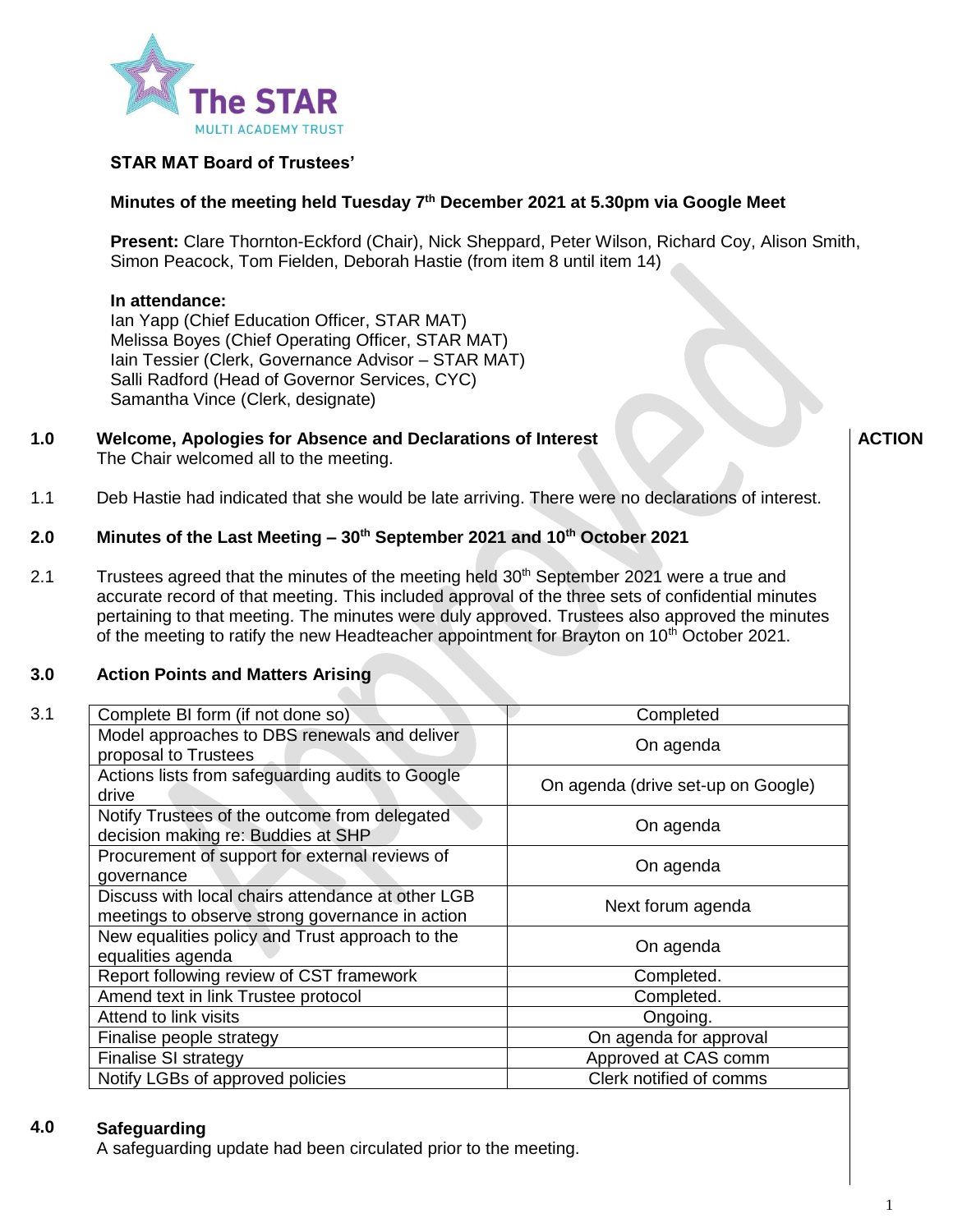- 4.1 The CEO had made comments against some of Cayte Mulhern's points. He highlighted the procurement of SCR Tracker. The Trust was also going to be signposting routes to training and provide clarity on renewal and refresher training for governors.
- 4.2 There was an update on the position re: Buddies.
- 4.3 The CEO pointed out that the timetables set for the safeguarding audits for the high schools by NYCC were not really viable. The CEO had spoken to Mr Sheppard and they had agreed that the best way forward was to defer the audits until the spring and make sure they progressed on two separate days. Mr Sheppard said that this was not ideal but there were no burning issues at either school with regards safeguarding. However, having the additional level of assurance from an external provider would be good and therefore rebooking the audits was the best solution.
- 4.3.1 Could the MAT look to use a different external provider? The CEO said that he would be reluctant to do that. It made sense to use the LA as the Trust was under the NYCC Safeguarding Partnership. A Trustee said that, notwithstanding the point about there being no apparent burning issues in either school, whilst the Board was without details from an audit, it did not necessarily know what the risks might be. It was essential that any review did look at the SCRs (on the timetable it was not scheduled that NYCC would) and ensure all information was present. A brief general discussion followed. The Chair was in favour of having the audits completed by someone either this side of Christmas or early in the Spring Term. The CEO and Trustees agreed. The CEO would take the matter forward.
- 4.4 The CEO had looked at DBS modelling and options for a renewal programme (to be layered over the current self-declaration process). The CEO outlined two options and the associated costs.
- 4.4.1 Why was the Trust opting for re-check every three years? This was what Trustees had wanted the CEO to look at. There was no actual statutory renewal period. Even the auto-update service was not constantly reviewed – DBS were re-validated at points of request. Mr Sheppard spoke about how bringing in a process was always about considering relative risk. The CEO said a measured approach was necessary and being mindful of capacity in schools to potentially deal with a lot of evidence from individuals. Trustees debated which option to go with. Views were shared. When asked, the CEO said he was in favour of option 2.

#### 4.5 **Resolved**:

Trustees agreed that the CEO should further model option 2, one where there was a straight three year renewal programme and one where that time interval was five year plus the addition of a random annual sample. To bring forward to April Board meeting.

**IY**

**IY**

#### **5.0 Approval of the Annual Accounts**

Prior to the meeting, Trustees had received the following documentation:

- The statutory accounts for 2020/21
- The summary audit findings
- The Letters of Representation
- 5.1 The Chair of the FAR committee recommended the accounts to the Board. The accounts had been suitably scrutinised at FAR committee.

### **Resolved**:

Trustees approved the accounts for 2020/21 and authorisation was given to those persons who were required to sign off the accounts.

#### **6.0 Governance Matters**

#### 6.1 Governor Appointments / Re-appointments

# **Resolved**:

Trustees approved the re-appointment of Messrs Davey, Middleton and Cook as governors at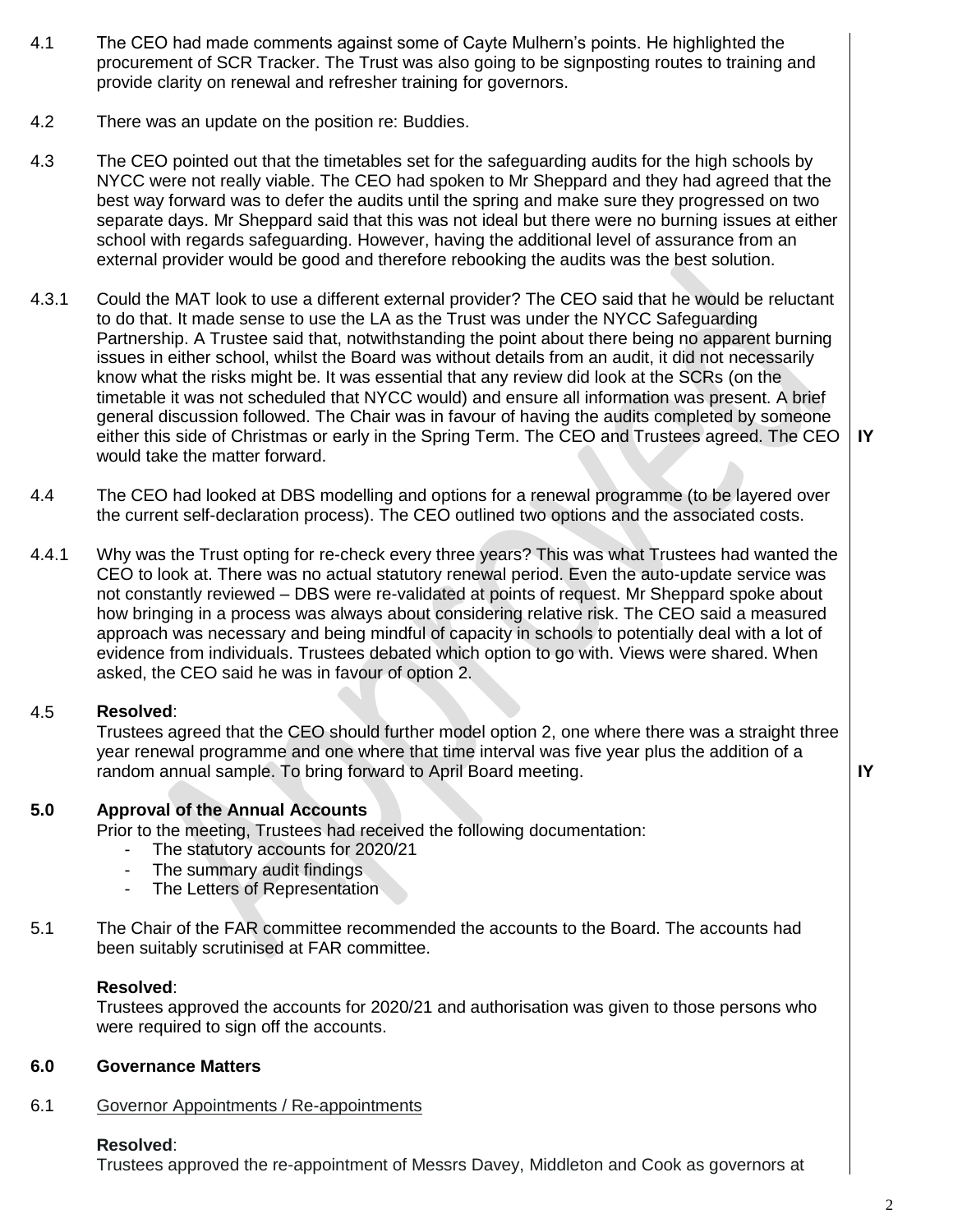Sherburn High School.

## **Resolved**:

Trustees approved the appointment of Katie (Lara) Thornton as a Trust Appointed governor for Kirk Fenton LGB.

### 6.2 Review of LGB Performance / Risk Register Updated LGB risk register circulated prior to the meeting.

The CAS Committee had looked at this in some detail. There were further notes against each of the LGBs to reflect current thinking. There would be an evaluation of the post-CAT position at Kellington in the summer term. The CEO noted that this also needed to be approached in alignment with the Trust's approach to external reviews. There was a brief discussion about how to deal with LGB capacity at Riverside. It was noted that Appleton Roebuck needed to move forward with a Parent Governor election as soon as possible.

#### 6.3 Training Review (Board and LGB level)

Updated training matrices had been circulated prior to the meeting.

The CEO noted that training uptake was generally improved. Where uptake was strongest, this reflected the overall quality of that LGB. At the next chairs' forum the CEO would be clarifying the Trust's requirements with regards frequency intervals and number of members of LGB required for certain training. There was also the potential to use a 'knowledge checker' process. The Trust was going to look at whether Every (or similar) could be used to track training and compliance for governors.

- 6.4 Internal and External Reviews of Governance Covered under operations update later in the meeting.
- 6.5 Governance Capacity Details of vacancies on LGBs provided.

Matters noted.

6.6 Member Appointed Trustees

> Matters were in hand to take this forward. The Chair noted that the Board was very much at capacity and perhaps beyond that in some circumstances. A general discussion followed.

### 6.7 Review of the Appleton Roebuck CAT Report circulated prior to the meeting.

Trustees noted the current position.

## **Resolved**:

It was agreed to extend the CAT until the end of the Spring Term.

### 6.8 Code of Conduct A revised Code of Conduct had been circulated prior to the meeting.

# **Resolved**:

Trustees approved the revised Code of Conduct.

#### 6.9 Working Group review

Briefing paper circulated prior to the meeting.

Trustees noted the review paper and thanked Mr Mitchell for taking the time to write it. The Clerk noted the quality of reporting and the general way working parties had been approached at SHS. **IY**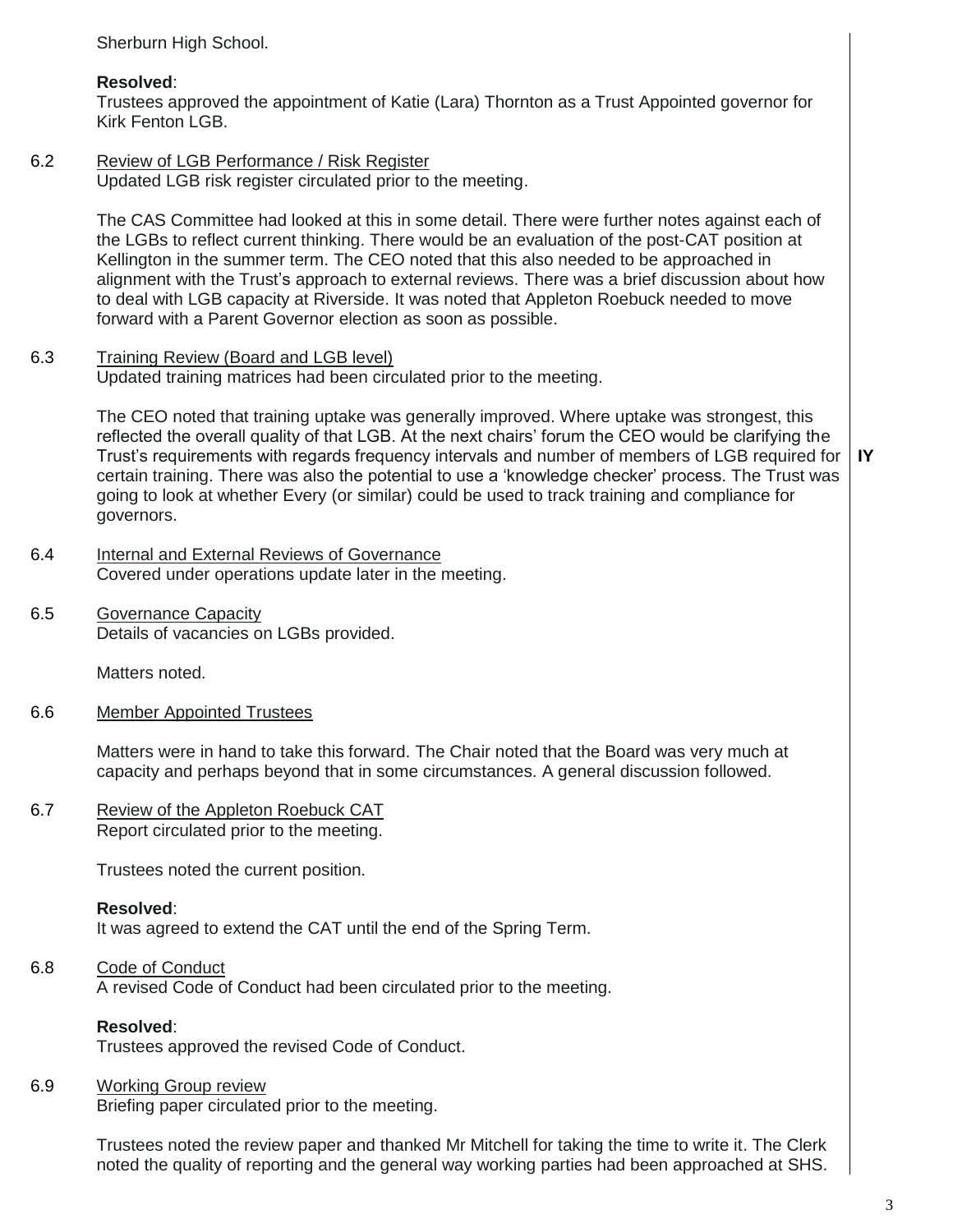Theirs was a blueprint for others to follow and ensure that governance process was conducted open, fairly and transparently, as it should be.

6.10 Governing a School Trust CST briefing paper highlighted to Trustees.

Trustees noted the guidance in the briefing paper.

6.11 ToR for Rapid Improvement Working Group (RIG) Draft Terms of Reference circulated prior to the meeting.

### **Resolved**:

Trustees approved the RIG ToRs as circulated.

#### 6.12 Link Reports

Link reports relating to Kellington, Kirk Fenton, South Milford and Monk Fryston/Saxton had been circulated prior to the meeting.

Trustees noted the contents of the reports provided.

#### **7.0 Update on Growth Mobilisation**

Various guidance documents had been circulated.

7.1 *See confidential minutes.*

*Deb Hastie joined the meeting.*

#### **8.0 CEO's Report**

The following documents had been circulated prior to the meeting:

- Main report
- Covid update
- Strategic Plan 2021/22
- Strategic Plan KPI review paper
- People Strategy
- Church Schools on a page
- Sixth Form strategy paper
- Riverside Headteacher recruitment briefing paper

#### 8.1 **Resolved**:

Trustees approved the 2021/22 strategic plan.

*Samantha Vince left the meeting.*

#### 8.2 **Resolved**:

Trustees approved the People Strategy.

#### 8.3 **Resolved**:

Trustees approved the Church Schools information.

8.4 The CEO reflected upon a productive meeting in relation to the  $6<sup>th</sup>$  form strategy. Clear priorities had been realised as a result of the meeting. There would be further realignment of the two  $6<sup>th</sup>$ forms and their offer. The notes of the meeting had captured the contents of discussion well. There would be a further meeting in the Spring term to look at course and assessment realignments. The Chair was keen to keep up the momentum in terms of driving forward the  $6<sup>th</sup>$ form strategy.

*The Clerk requested a short break.*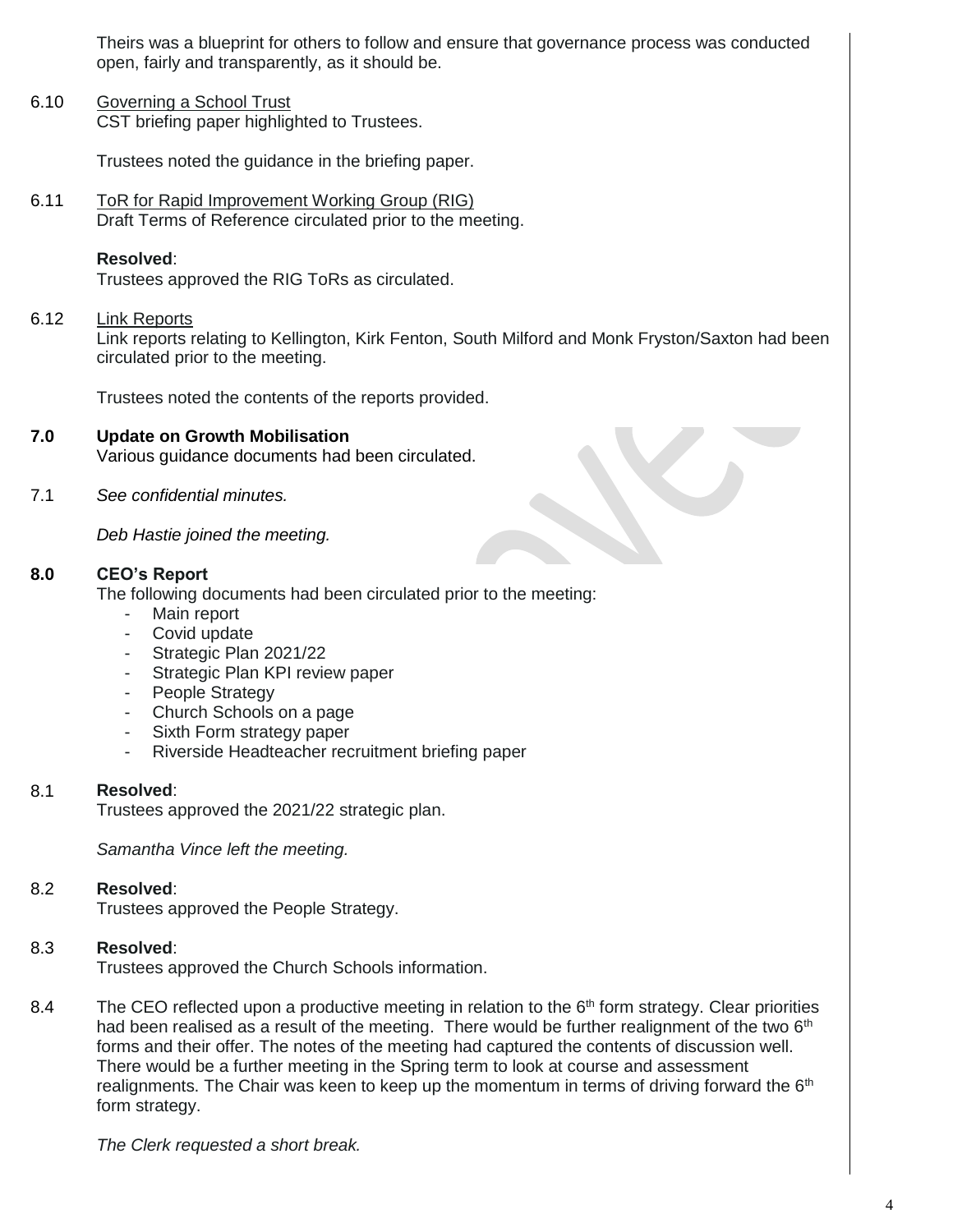### **Resolved:**

- 8.5 Trustees agreed that the Headteacher recruitment panel for Riverside would consist of Clare Thornton-Eckford, Alison Smith and Nick Sheppard. Simon Peacock to act as reserve.
- 8.6 There was also a need to establish a headteacher recruitment panel for a forthcoming appointment. The Chair also requested delegated authority for that panel to explore and agree, if necessary, alternative leadership models. The Chair and CEO provided rationale for why the Trust might diverge from the current leadership model for the school concerned.

### **Resolved**:

Trustees agreed that the panel should consist of: Clare Thornton-Eckford, Simon Peacock and Deb Hastie. Alison Smith to act as reserve. The requested delegated authority was duly given.

- 8.7 Matters to do with school improvement were reported via CAS, however, the CEO briefly updated Trustees on ongoing work around the support plan at Appleton Roebuck and a planned review of progress therein next week.
- 8.8 The CEO talked about sustainability and the climate action agenda. He wanted the Trust to be proactive with regard the agenda on sustainability – schools were already engaged on ecoschools and Estates work was already linked in.
- 8.9 The reactive support costs around school improvement was projected to run over budget by the close of the academic year. This was primarily due to the support plan work at Appleton Roebuck and some planned support for curriculum development at Kellington. The CEO was not suggesting taking any action at this stage but wanted Trustees to be aware that everyone did need to think about the way school improvement provision was funded going forward.
- 8.10 The CEO asked Trustees for a steer on what option to pursue with regards the Safeguarding and Inclusion Leader post (current postholder on secondment until August but a long-term solution was required). The CEO was invited to outline the rationale and any recommendations. The CEO favoured – although did not want to make a definitive proposal - the implementation of option 5. This offered the potential to rebrand the role and bring in wider responsibilities to the postholder. This would make the post more attractive and it would be classed as a MAT executive level post.
- 8.10.1 A Trustee pointed out that this post would be a cost that would have to be picked up via the central service fee. Would the considerable costs involved drive savings within schools? The CEO said that they could not offset the costs of the role and may incur costs by allowing the Trust to offer the strategies built by the postholder (in the various areas of their responsibility) to other settings. The CEO was clear that this was not a casework role, as such it would not reduce schools' costs in that regard. However, having such a postholder would help with the Trust's presence when it came to dealing with external partners – it was more likely that the postholder would 'unlock doors' if their calls came from them as the Trust's lead in this expanded area. A Trustee could see a good fit with an expanded role and the vision and values of the Trust. The search for synergies could be explored at a later date. The Trust could risk losing all of the progress made in this area to date if the current secondment was not taken forward as a full time, expanded post. The only issue was the total cost and affordability – but sometimes you had to speculate on the basis that Trust growth went ahead and you needed the role to add capacity and the potential for traded offers etc. This view was shared by the Chair and another Trustee.

## **Resolved**:

Trustees agreed that the CEO should explore option 5 and that Nick Sheppard, Clare Thornton-Eckford and a current serving headteacher (acting in an advisory role if appropriate), should support the CEO with the decision making and selection process.

8.11 The CEO said that if the Trust could recruit to the post, it would also free up his capacity to look more closely at the School Improvement function and what it needed to look like to best serve the Trust. This was very necessary, not least if the Trust expanded. There were opportunities for a traded function via establishment of a robust internal function. There were people within the Trust **IY**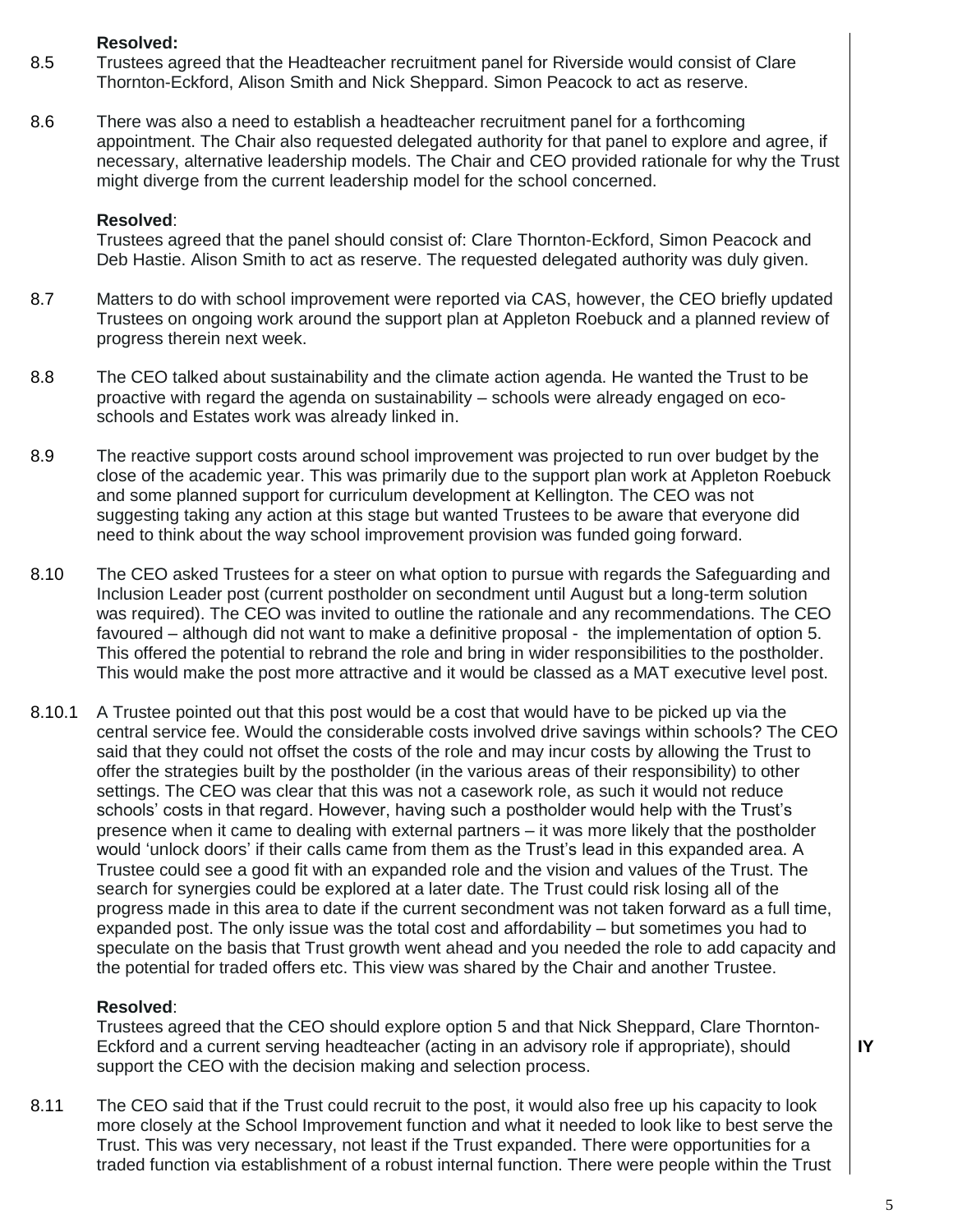that could contribute to that support. The CEO needed to look at costings. A Trustee suggested looking at this at CAS. The CEO was happy to do that, however, he cautioned that any traded function element could only happen if there was the guarantee of growth within the Trust to provide the necessary income streams.

#### **9.0 Operations Update**

The following documents had been circulated prior to the meeting:

#### 9.1 ICT

Report circulated prior to the meeting

The Trust had worked with Schools ICT on a basic roadmap for a three to five-year plan. Work had been going on with regards other projects on the ICT side and the COO updated Trustees on progress to date.

With reference to the information circulated on the broadband and Smoothwall procurement (item 9.5 on the agenda), why was Sherburn High not on board with the procurement? The COO explained that this procurement was still a local level decision and the school's leadership had not wanted to join the group procurement. A Trustee asked about infrastructure as part of the options on the table. The COO explained that the 'boxes and switches' were not included on this procurement exercise – they would come as part of the 5-year plan (with a procured supplier). Did the proposals include the extra capacity TGS wanted, such as a leased line? Yes. Trustees remained concerned and surprised both that SHS was an outlier and that there was a lack of technical input on the Trust side, as part of the decision making. The CEO was asked to feedback Trustees' concerns to the headteacher at SHS and the COO was asked to approach the network managers and ensure there were skilled people inputting on the procurement exercise.

### **Resolved**:

Trustees agreed to delegate further decision making on this issue to Clare Thornton-Eckford, Simon Peacock, Nick Sheppard and Tom Fielden (the ICT working/scrutiny group).

#### 9.2 GDPR Compliance Update

The compliance review reports for each setting had been circulated to Trustees.

Responding to a query from Trustees, the CEO assured the Board that matters of concern from the reports would be picked up where necessary.

#### 9.3 Post-implementation Review

Briefing paper circulated prior to the meeting.

The COO was concerned that some schools were reporting still not feeling the benefits of the change in cleaning contractors. This contract was still requiring quite a lot of management on the Trust's side. The Trust had paid a premium for better cleaning and better management so should expect an uplift in responses. This was something to keep an eye on.

9.4 Contracts update and Briefing paper Circulated prior to the meeting.

### **Resolved**:

Trustees approved a 1-year extension on the contract with Sagars for external auditing services.

### **Resolved**:

Trustees approved a 1-year extension on the contract with Avec/EPM for HR services.

With regards the governance contract, a tender document was being finalised and the tender process would begin in the new year. Trustees were content to proceed on that basis.

#### **10.0 Riverside Update**

**IY MB**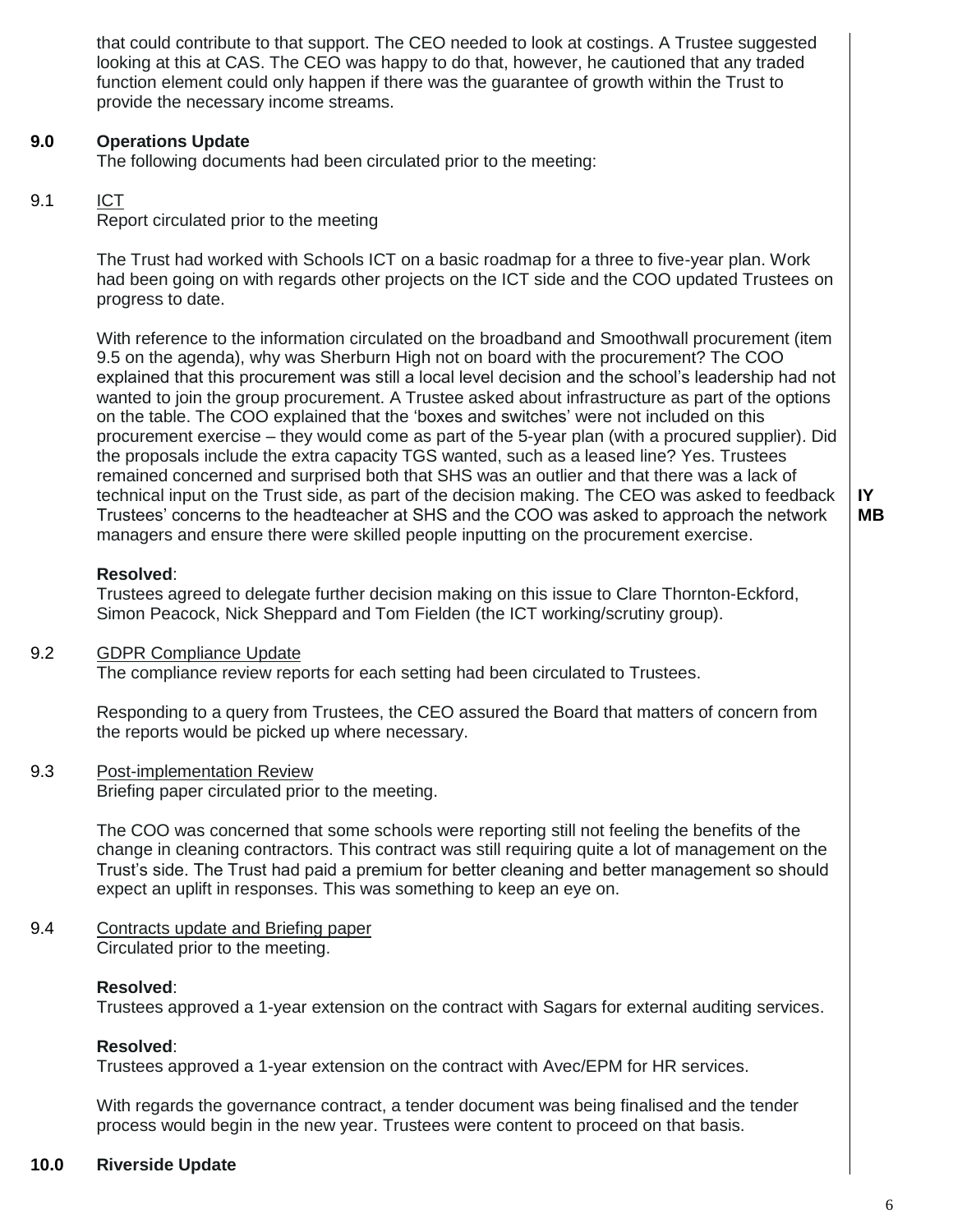10.1 Trustees noted that which had been discussed and agreed at FAR Committee. Trustees asked the COO to check with HR about the part they should play in the implementation of process.

### **Resolved**:

Trustees agreed to delegate to Alison Smith to take any necessary action around Trustees' further involvement in process on this matter.

*Alison Smith left the meeting.*

#### **11.0 Saxton Update**

11.1 Trustees noted and agreed with that which had been discussed and approved at FAR Committee.

#### **12.0 Trust Sub-Committee Reports**

12.1 The minutes from the CAS Committee had been circulated. Minutes from the recent FAR Committee meeting would be circulated as soon as they had been approved. The Chair of the Pay Committee confirmed that the committee had met to review the appraisal processes used by the Trust and, having gained assurances as to those processes, had moved to make necessary decisions on teacher, headteacher and CEO progressions.

#### **13.0 Policy Review and Approval**

The following policies had been circulated prior to the meeting:

- Health and Safety
- Attendance Management
- Whistleblowing
- **Disciplinary**
- Flexible working
- Leave policy
- Family friendly policy
- Recruitment and selection
- Data protection
- Equalities
- Mobile Phone Policy
- 13.1 A Trustee flagged up certain points that should be included in the Whistleblowing policy, to make clear when and how that policy should be used and what other policies might be more appropriate to deal with issues certain individuals wished to raise.

### **Resolved**:

Trustees approved the policies as circulated, with the exception of the Whistleblowing policy. This would be amended and represented to the next meeting. **IY**

*Deborah Hastie left the meeting*

#### **14.0 Items to be Delegated or Communicated to LGBs**

LGBs to be notified of approved policies.

#### **15.0 Any Other Business**

- 15.1 The Chair confirmed that Trustees would have a pre-meet via to the Members' AGM on the  $16<sup>th</sup>$ December.
- 15.2 Trustees noted the Friends of Riverside strategy circulated for information.

# **Date and Time of the Next Meeting**

7

**MB**